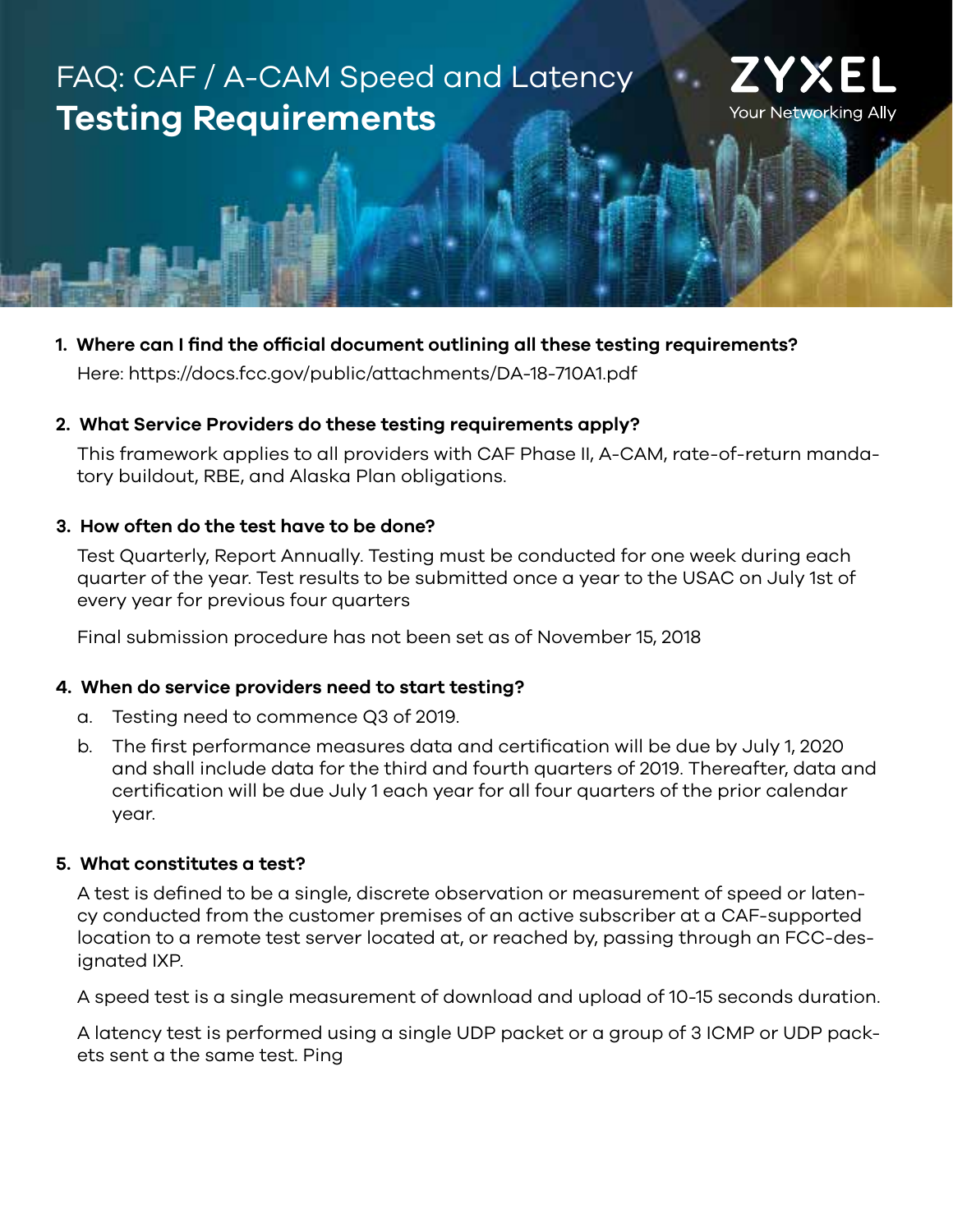### **6. What is the testing procedure?**

- a. Testing must be conducted for one week during each quarter of the year. In those weeks, testing must be performed between the hours of 6:00 pm to 12:00 am local time each day, including weekends (testing hours).
- b. For latency testing, a provider must conduct a minimum of one test per minute—sixty tests per hour—for each testing hour. If the consumer load during a latency test exceeds 64 Kbps downstream, the provider may cancel the test and reevaluate whether the consumer load exceeds 64 Kbps downstream before retrying the test in the next minute.
- c. For speed testing, a provider must conduct a minimum of one test per testing hour in each direction (download and upload) and start at the beginning of each test hour. If the consumer load is greater than 64 Kbps downstream for download tests or 32 Kbps upstream for upload tests, the provider may defer the affected test for one minute and reevaluate whether the load exceeds the relevant 64 Kbps or 32 Kbps threshold before retrying the test. This load check-and- retry must continue at one-minute intervals until the speed test can be run or the one-hour test window ends and the test for that hour is canceled.

### **7. How many test subjects are required? And how are they chosen?**

- a. Test subjects for speed testing must be randomly selected from among the provider's active subscribers in each speed tier in each state.
- b. Subscribers for latency testing may be randomly selected from those subscribers being tested for speed at all speed tiers in that state.
- c. The number of consumers to be tested will be based on the number of subscribers at CAF supported locations, with a maximum of 50 randomly-selected subscribers per state per speed tier for speed testing. If number of subscribers is less than 500 then follow the table below to determine the number of subjects (10% with a minimum of 5)
- d. 50 randomly-selected subscribers per state for latency testing.
- e. Test subjects must be randomly selected every two years. So the same subjects can be used for up to 2 years if they remain active subscribers for that tier during that time.

| <b>Number of Subscribers at CAF-Supported Locations</b><br>per State and Service Tier Combination | <b>Number of Test Locations</b> |  |
|---------------------------------------------------------------------------------------------------|---------------------------------|--|
| 50 or fewer                                                                                       | 5                               |  |
| 51-500                                                                                            | 10% of total subscribers        |  |
| Over 500                                                                                          | 50                              |  |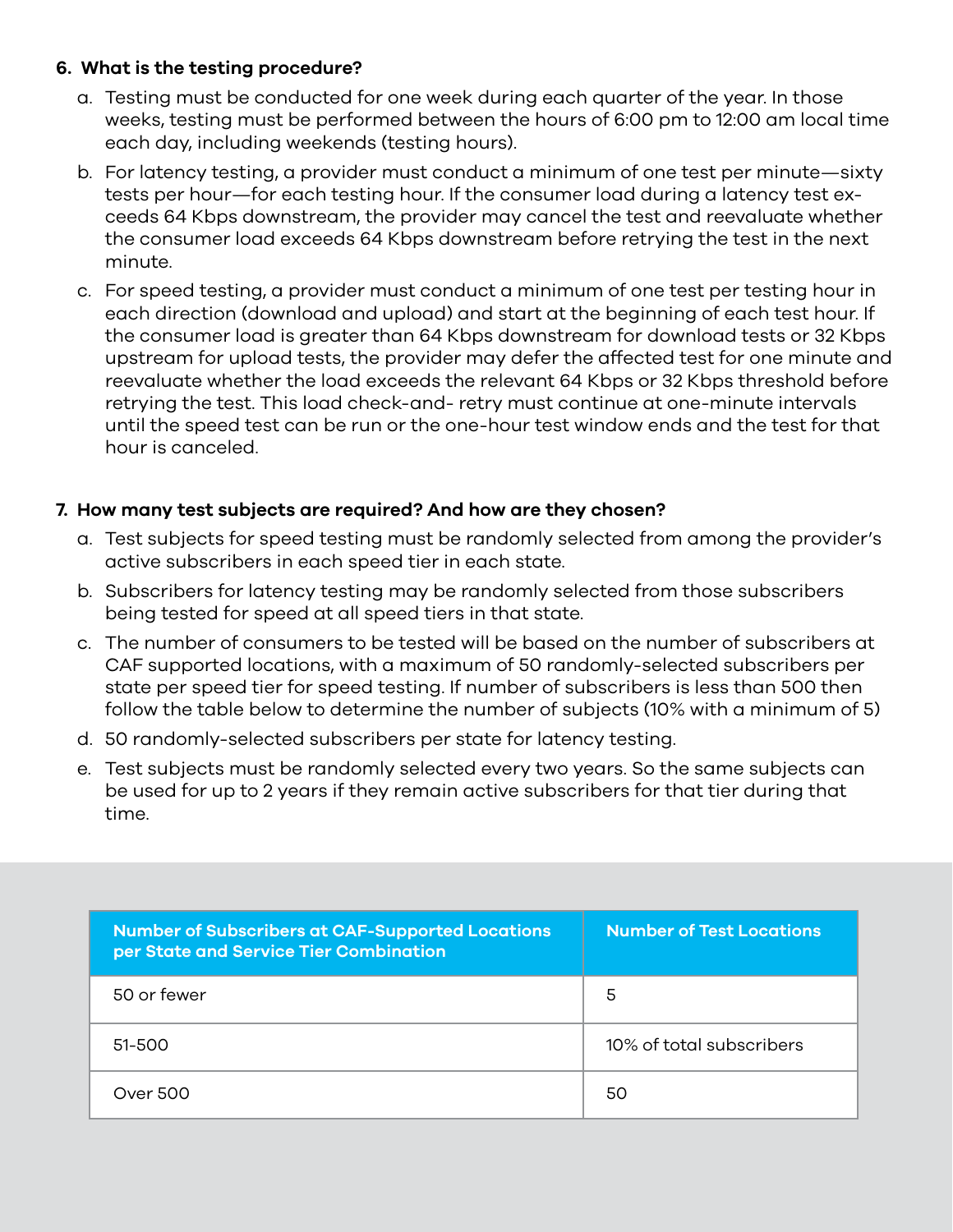#### **Some examples illustrating how many subjects need to be selected**

- A carrier with 2,300 customers subscribed to a single service tier of 10/1 Mbps in one state must test 50 locations in that state, while a carrier providing solely 25/3 Mbps service to over 2,500 subscribers in each of three states must test 50 locations in each state.
- A carrier providing 10/1 Mbps service and 25/3 Mbps service to 100 subscribers each in a single state must test 10 locations for each of the two service tiers—20 locations in total.
- A carrier providing solely 10/1 Mbps service to 30 subscribers must test five locations, and if that carrier is only able to test three CAF-supported locations, that carrier must test two non-CAF-supported locations receiving 10/1 Mbps service in the same state.
- A carrier with 2,000 customers subscribed to 10/1 Mbps in one state through CAF Phase II funding and 500 RBE customers subscribed to 10/1 Mbps in the same state, and no other high-cost support with deployment obligations, must test a total of 50 locations in that state for the 10/1 Mbps service tier.

#### **8. How is compliance measured?**

- a. Speed: To comply with the speed standard, a provider's certified test results, for each state and service tier, must show that 80 percent of the upload measurements are at or above 80 percent of the required upload speed and 80 percent of the download measurements are at or above 80 percent of the required download speed.
- b. Latency: To comply with the latency standard, a provider's (excluding high-latency bidders in the CAF Phase II auction) certified test results must show, for each state, that 95 percent or more of all tests of network round trip latency are at or below 100 ms when measured between the customer premises and a remote server that is located at or reached by passing through an FCC-designated IXP (Internet Exchange Point).

#### **9. What are the compliance levels and penalties for non-compliance?**

The compliance level is determined by computing the compliance percentage 'X' first and then refencing the table below to determine the level. Non-compliance to result in support reduction and subsequent quarterly reporting instead of yearly.